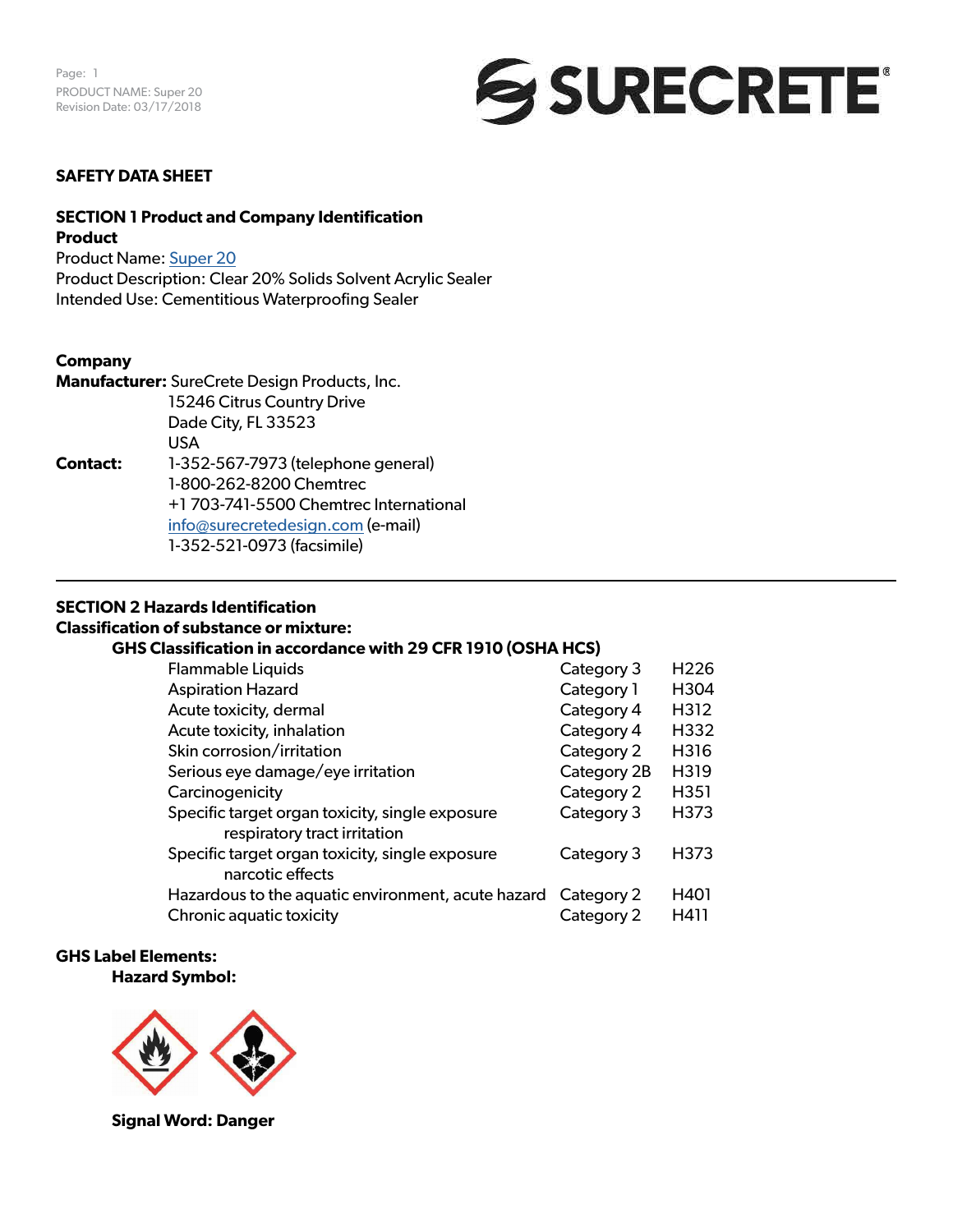Page: 2 PRODUCT NAME: Super 20 Revision Date: 03/17/2018



## **Label Hazard Statements:**

H226: Flammable liquid and vapor.

- H304: May be fatal if swallowed and enters airways.
- H312 + H332: Harmful in contact with skin or inhaled.
- H 315: Causes skin irritation.
- H335: May cause respiratory irritation.
- H336: May cause drowsiness or dizziness.
- H351: Suspected of causing cancer.
- H373: May cause damage to organs through prolonged or repeated exposures.
- H411: Toxic to aquatic life with long lasting effects.

### **Label Precautionary Statements:**

- P201: Obtain special instructions before use.
- P202: Do not handle until all safety precautions have been read and understood.
- P210: Keep away from heat/sparks/open flames/hot surfaces. -- No smoking.
- P233: Keep container tightly closed.
- P240: Ground / bond container and receiving equipment.
- P241: Use explosion-proof electrical, ventilating, and lighting equipment.
- P242: Use only non-sparking tools.
- P243: Take precautionary measures against static discharge.
- P260: Do not breathe dust/fume/gas/mist/vapors/ spray.
- P261: Avoid breathing mist / vapors.
- P264: Wash skin thoroughly after handling.
- P271: Use only outdoors or in a well-ventilated area.
- P272: Contaminated work clothing should not be allowed out of the workplace.
- P273: Avoid release to the environment.
- P280: Wear protective gloves/protective clothing/eye protection/face protection.
- P301 + P310: IF SWALLOWED: Immediately call a POISON CENTER or doctor/physician.
- P302 + P352: IF ON SKIN: Wash with plenty of soap and water.

P303 + P361 + P353: IF ON SKIN (or hair): Take off immediately all contaminated clothing. Rinse skin with water/shower.

- P304 + P340: IF INHALED: Remove person to fresh air and keep comfortable for breathing.
- P308 + P313: IF exposed or concerned: Get medical advice/ attention.
- P312: Call a POISON CENTER or doctor/physician if you feel unwell.
- P331: Do NOT induce vomiting.
- P332 + P313: If skin irritation occurs: Get medical advice/ attention.
- P370 + P378: In case of fire: Use water fog, foam, dry chemical or carbon dioxide (CO2) to extinguish.
- P391: Collect spillage.
- P403 + P235: Store in a well-ventilated place. Keep cool.
- P405: Store locked up.
- P501: Dispose of contents and container in accordance with local regulations.

### **Physical / Chemical Hazards**

Material can accumulate static charges which may cause an ignition. Material can release vapors that readily form flammable mixtures. Vapor accumulation could flash and/or explode if ignited.

### **Health Hazards**

May be irritating to the respiratory tract - effects are reversible. Repeated exposure may cause skin dryness or cracking. Mildly irritating to skin. May be irritating to the eyes, nose, throat, and lungs. May cause central nervous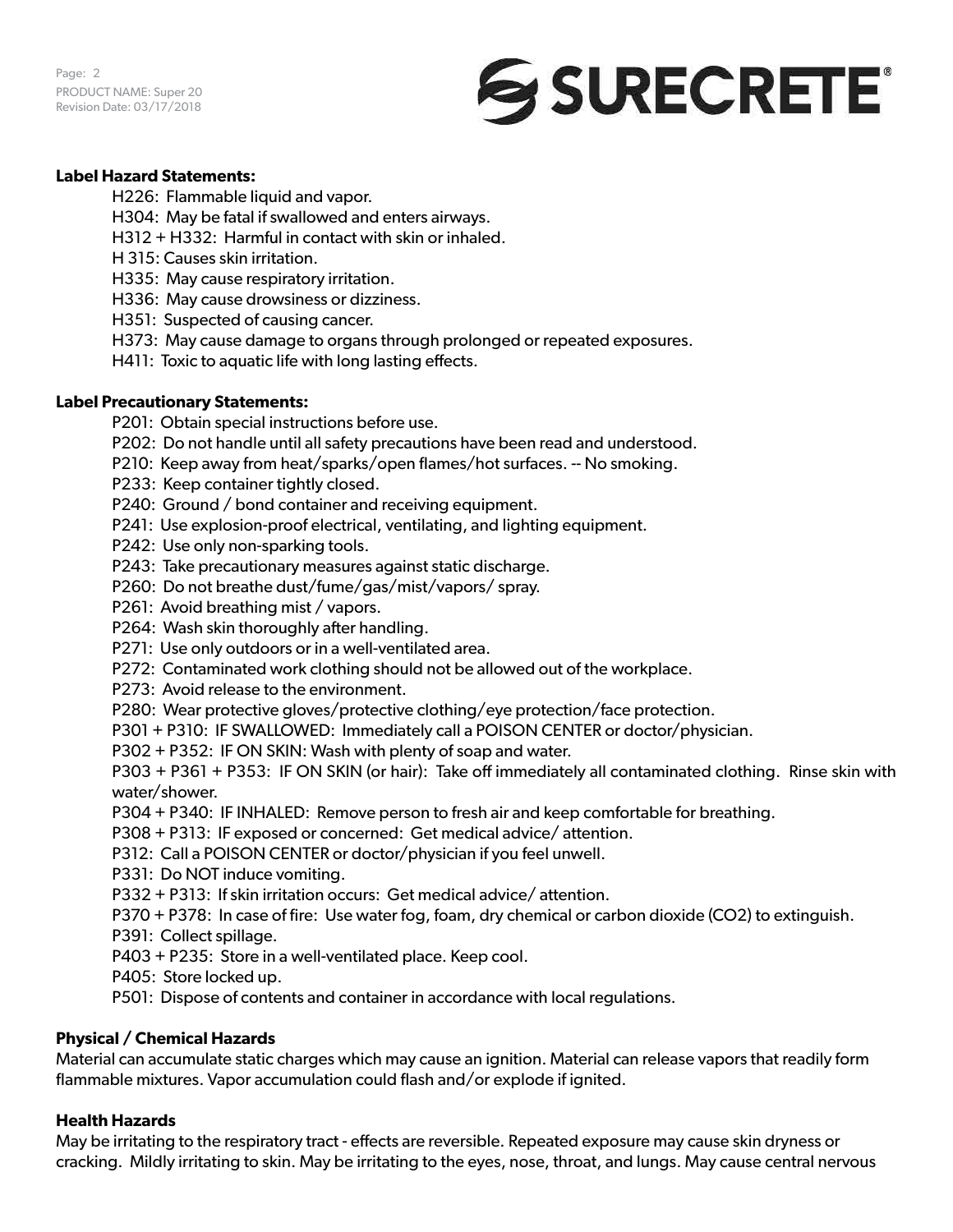

#### system depression.

### **Environmental Hazards**

Expected to be toxic to aquatic organisms. May cause long-term adverse effects in the aquatic environment.

#### **Hazard Ratings**

|             | health | flammability | $+$ reactivity $-$ |
|-------------|--------|--------------|--------------------|
| <b>HMIS</b> |        |              |                    |
| NEDA        |        |              |                    |

### **SECTION 3 Composition / Information on Ingredients**

This material is regulated as a mixture

| Ingredient                                  | CAS#           | EC#       | % (by weight)     |
|---------------------------------------------|----------------|-----------|-------------------|
| <b>Hazardous</b>                            |                |           |                   |
| Xylene                                      | 1330-20-7      | 215-535-7 | $28 - 49%$        |
| Ethylbenzene                                | $100 - 41 - 4$ | <b>NE</b> | $<1 - 17%$        |
| Solvent Naphtha (petroleum), light aromatic | 64742-95-6     | 265-192-2 | <15%              |
| Cumene                                      | $98 - 82 - 8$  | <b>NE</b> | $\leq$ =.14%      |
| Psuedocumene(1,2,4-Trimethylbenzene)        | 95-63-6        | <b>NE</b> | < 6%              |
| Naphtha (petroleum), heavy alkylate         | 64741-65-7     | <b>NE</b> | $<$ 4%            |
| Tert-Butyl acetate                          | 540-88-5       | 208-760-7 | $<8\%$            |
| <b>Non Hazardous</b>                        |                |           |                   |
|                                             | Trade secret   |           | $\overline{26\%}$ |

The exact percentage (concentration) of composition has been withheld as a trade secret.

### **SECTION 4 First Aid Measures**

**Inhalation:** Remove from further exposure. For those providing assistance, avoid exposure to yourself or others. Use adequate respiratory protection. If respiratory irritation, dizziness, nausea, or unconsciousness occurs, seek immediate medical assistance. If breathing has stopped, assist ventilation with a mechanical device or use mouth-tomouth resuscitation.

**Skin Contact:** Wash contact areas with soap and water. Remove contaminated clothing. Launder contaminated clothing before reuse.

**Eye Contact:** Flush thoroughly with water. If irritation occurs, get medical assistance.

**Ingestion:** Seek immediate medical attention. Do not induce vomiting. If vomiting occurs, keep head low so that stomach content does not get into the lungs.

**Note to Physician:** If ingested, material may be aspirated into the lungs and cause chemical pneumonitis. Treat appropriately.

#### **SECTION 5 Fire Fighting Measures**

Appropriate Extinguishing Media: Foam, CO<sub>2</sub>, Dry chemical, water spray or fog.

**Inappropriate Extinguishing Media:** Solid streams of water.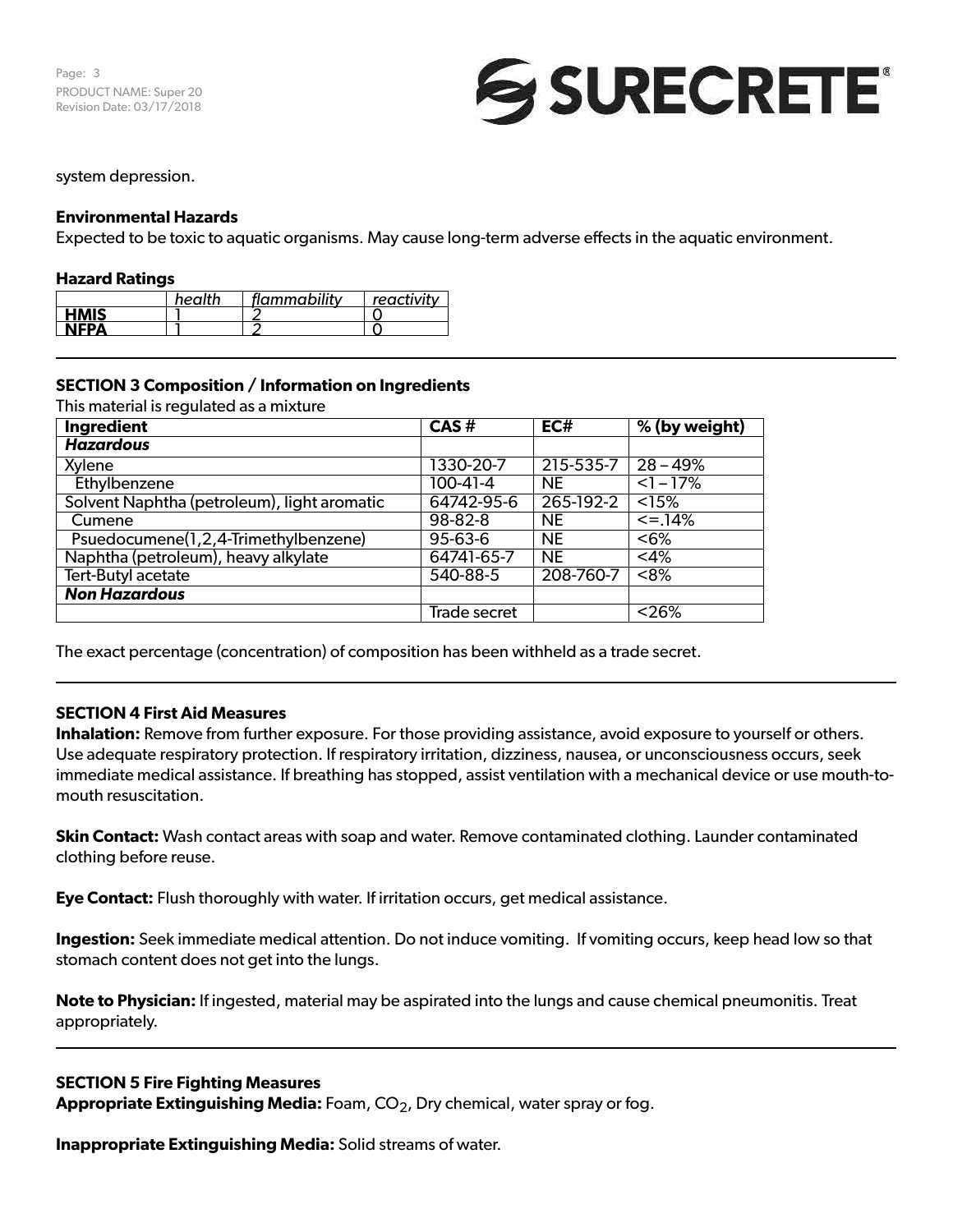

**Fire Fighting Instructions:** Evacuate area. Prevent runoff from fire control or dilution from entering streams, sewers, or drinking water supply. Firefighters should use standard protective equipment and in enclosed spaces, self-contained breathing apparatus (SCBA). Use water spray to cool fire exposed surfaces and to protect personnel.

**Unusual Fire Hazards:** Vapors are flammable and heavier than air. Vapors may travel across the ground and reach remote ignition sources causing a flashback fire danger. Hazardous material. Firefighters should consider protective equipment indicated in Section 8.

**Hazardous Combustion Products:** Incomplete combustion products, Smoke, Fume, Oxides of carbon.

### **Flammability Properties**

Flash Point: 24°C (74°F) Flammable Limits (Approximate volume % in air): LEL: 1 UEL: 7 Auto ignition Temperature: 529°C (984°F)

### **SECTION 6 Accidental Release Measures**

**Personal Precautions, Protective Equipment, Emergency Procedures:** Keep unnecessary personnel away. Local authorities should be advised if significant spills cannot be contained. Keep upwind. Keep out of low areas. Ventilate closed spaces before entering. Do not touch damaged containers or spilled material unless wearing appropriate protective clothing. See Section 8 of the SDS for Personal Protective Equipment.

**Methods and Materials for Containment and Clean-up:** Eliminate all ignition sources (no smoking, flares, sparks or flames in immediate area). Extinguish all flames in the vicinity. Keep combustibles (wood, paper, oil, etc.) away from spilled material.

*Large Spills:* Stop the flow of material, if this is without risk. Dike the spilled material, where this is possible.

*Small Spills:* Use a non-combustible material like vermiculite, sand or earth to soak up the product and place into a container for later disposal. Cover with plastic sheet to prevent spreading. Collect spillage. Following product recovery, flush area with water. Prevent product from entering drains. Do not allow material to contaminate ground water system. Clean surface thoroughly to remove residual contamination. Wipe up with absorbent material (e.g. cloth, fleece). Never return spills in original containers for reuse. Prevent entry into waterways, sewers, basements or confined areas. Stop leak if you can do so without risk. This material is a water pollutant and should be prevented from contaminating soil or from entering sewage and drainage systems and bodies of water. Dike the spilled material, where this is possible. Eliminate all ignition sources (no smoking, flares, sparks, or flames in immediate area). Absorb spill with vermiculite or other inert material, then place in a container for chemical waste. Clean surface thoroughly to remove residual contamination. Should not be released into the environment. Do not allow material to contaminate ground water system. Prevent product from entering drains.

#### **SECTION 7 Handling and Storage**

**Handling:** Eliminate sources of ignition. Avoid spark promoters. Ground/bond container and equipment. These alone may be insufficient to remove static electricity. Wear personal protective equipment. Do not breathe gas/ fumes/vapor/spray. Avoid contact with eyes, skin, and clothing. Do not taste or swallow. Avoid prolonged exposure. Use only with adequate ventilation. Wash thoroughly after handling. The product is extremely flammable, and explosive vapor/air mixtures may be formed even at normal room temperatures. DO NOT handle, store or open near an open flame, sources of heat or sources of ignition. Protect material from direct sunlight. Take precautionary measures against static discharges. All equipment used when handling the product must be grounded. Use non-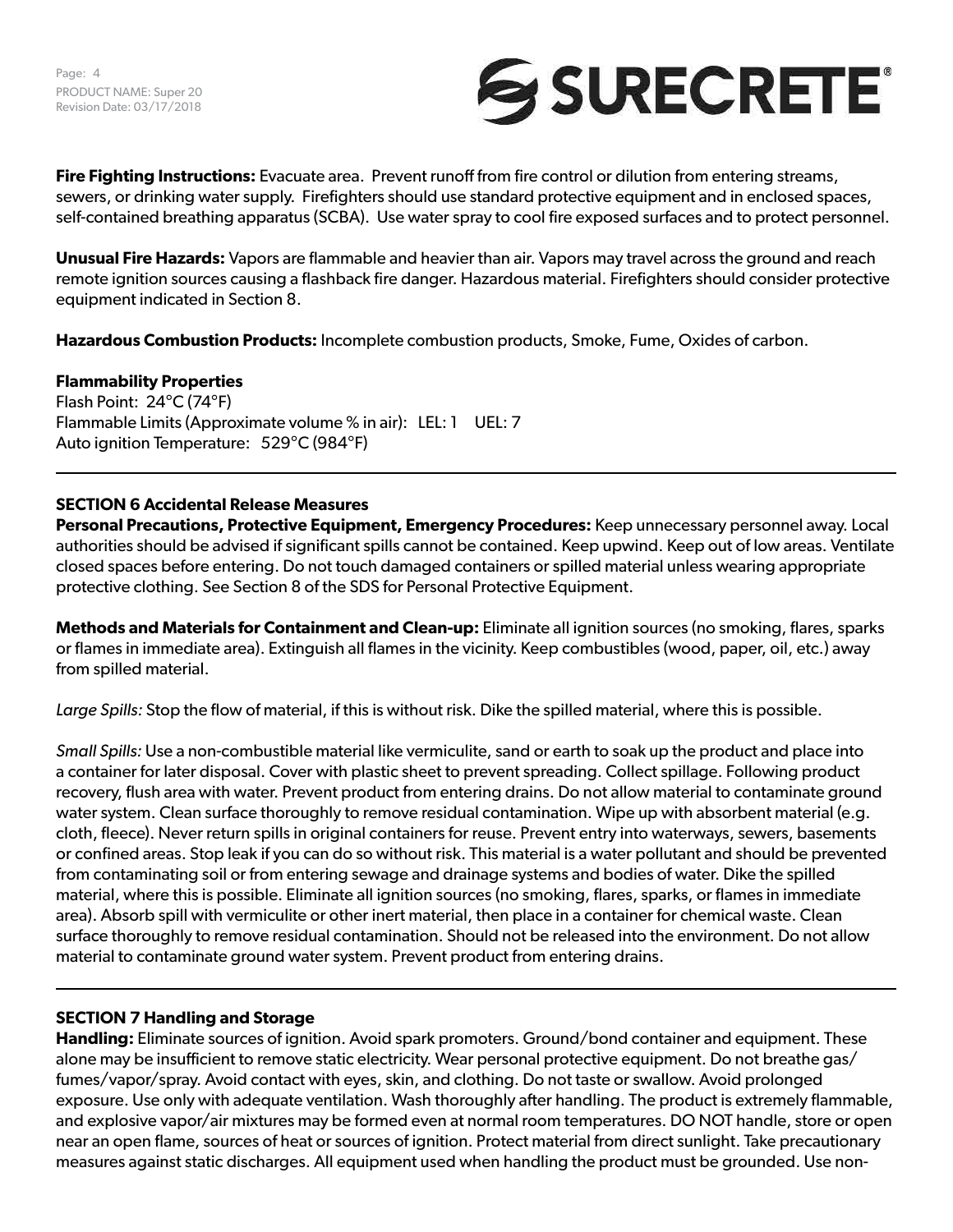

sparking tools and explosion-proof equipment. When using, do not eat, drink or smoke. Avoid release to the environment.

**Storage:** Flammable liquid storage. Do not handle or store near an open flame, heat or other sources of ignition. This material can accumulate static charge which may cause spark and become an ignition source. The pressure in sealed containers can increase under the influence of heat. Keep container tightly closed in a cool, well-ventilated place. Keep away from food, drink and animal feeding stuffs. Keep out of the reach of children.

# **SECTION 8 Exposure Control / Personal Protection**

**Engineering Measures:** Air contaminant levels should be controlled below the PEL or TLV for this product (see Exposure Guidelines).

| <b>Component</b>                            | Value / Source |                         |           |                   |  |
|---------------------------------------------|----------------|-------------------------|-----------|-------------------|--|
| Cumene                                      | <b>TWA</b>     | $245 \,\mathrm{mg/m^3}$ | 50 ppm    | <b>OSHAZI</b>     |  |
| Cumene                                      | <b>TWA</b>     | No data available       | 50 ppm    | <b>ACGIH</b>      |  |
| Pseudocumene (1,2,4-Trimethylbenzene)       | <b>TWA</b>     | No data available       | 25 ppm    | <b>ACGIH</b>      |  |
| <b>Tert-Butyl Acetate</b>                   | <b>TWA</b>     | No data available       | 200 ppm   | <b>ACHIH</b>      |  |
| <b>Tert-Butyl Acetate</b>                   | <b>PEL</b>     | $950 \,\mathrm{mg/m^3}$ | $200$ ppm | <b>ACHIH</b>      |  |
| Solvent Naphtha (Petroleum), Light Aromatic | <b>TWA</b>     | $100 \,\mathrm{mg/m^3}$ | 19 ppm    | <b>ExxonMobil</b> |  |
| Xylene                                      | <b>PEL</b>     | $435 \,\mathrm{mg/m^3}$ | $100$ ppm | <b>OSHAZI</b>     |  |
| Xylene                                      | <b>TWA</b>     | $435 \,\mathrm{mg/m^3}$ | $100$ ppm | <b>ACGIH</b>      |  |
| Xylene                                      | <b>STEL</b>    | No data available       | 150 ppm   | <b>ACGIH</b>      |  |
| Ethylbenzene                                | <b>PEL</b>     | $435 \,\mathrm{mg/m^3}$ | 100 ppm   | <b>OSHAZI</b>     |  |
| Ethylbenzene                                | <b>TWA</b>     | No data available       | 20 ppm    | <b>ACGIH</b>      |  |

#### **Exposure limit values:**

**Occupational exposure controls:** The level of protection and types of controls necessary will vary depending upon potential exposure conditions. Control measures to consider:

- Adequate ventilation should be provided so that exposure limits are not exceeded.
- Use explosion-proof ventilation equipment.

### **Personal Protective Equipment**

*Respiratory protection:* Wear suitable NIOSH approved respirator when ventilation is inadequate. *Hand protection:* Chemically compatible gloves.

*Eye protection:* Wear safety glasses. If splash potential exists, wear full face shield or chemical goggles. *Skin protection:* Safety glasses with side shields or full face shield.

*Hygiene measures:* Observe good industrial hygienic practices. Frequently launder or discard proactive clothing, equipment.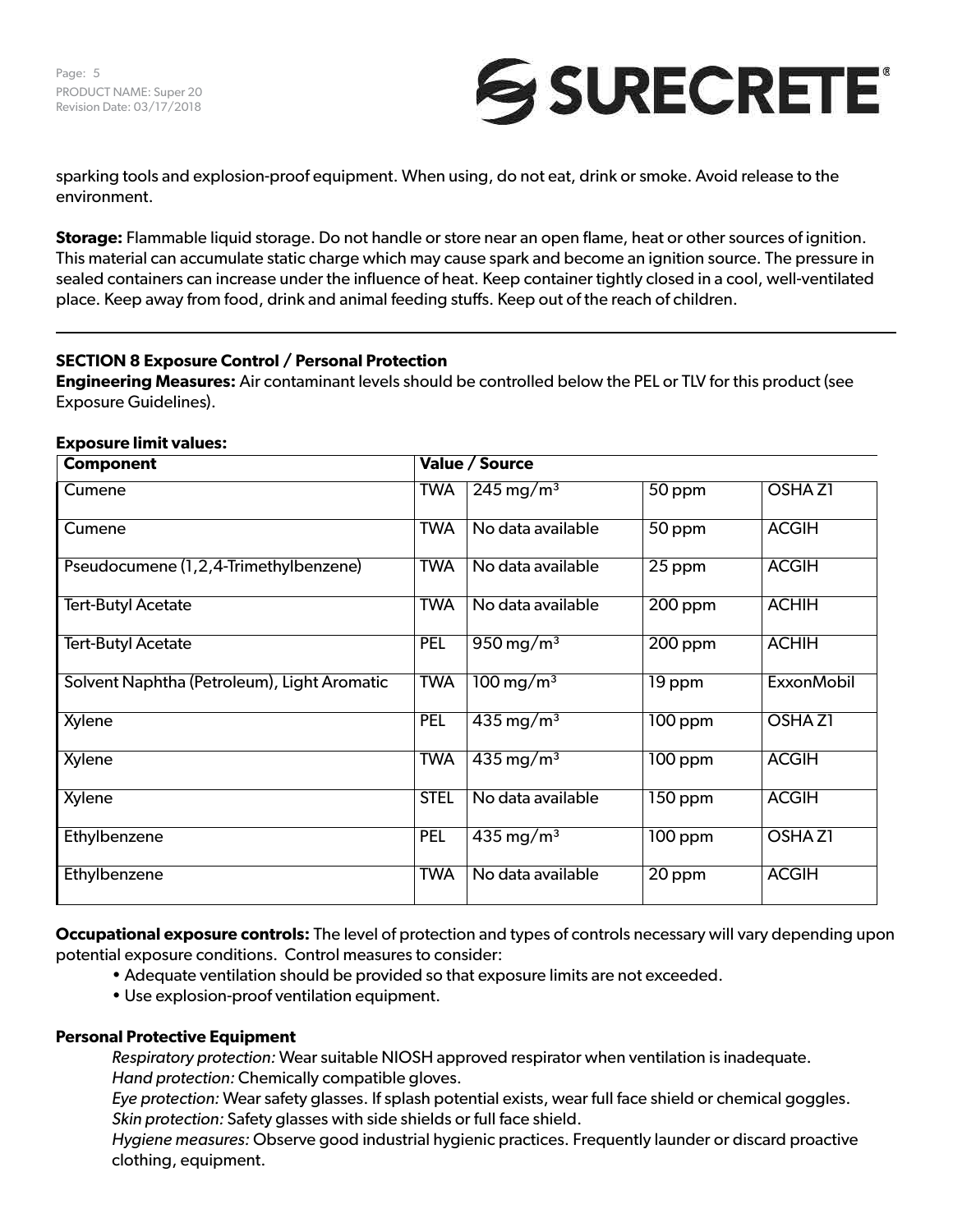

**Environmental exposure controls:** Emissions from work process equipment should be checked against requirements of appropriate environmental protection legislation.

#### **SECTION 9 Physical and Chemical Properties General**

Appearance: Colorless liquid. Physical state: Liquid. Form: Liquid. Color: Colorless. Odor: Aromatic. Solvent-like. Odor threshold: Not available.

# **Safety Data**

pH: Not available. Melting point/freezing point: -15 °F (-26.1 °C) Initial boiling point and boiling range: 282 °F (139 °C) Flash point: 74 °F (24°C) Evaporation rate: Not available. Flammability (solid, gas) Not available. Flammability limit – lower: 1 % Flammability limit – upper: 7 % Explosive limit - lower (%) Not available. Explosive limit - upper (%) Not available. Vapor pressure: Not available. Vapor density Relative density: Not available. Solubility (water): Very slightly soluble. Partition coefficient: Not available. Auto-ignition temperature: 985 °F (529 °C) Decomposition temperature: Not available. Viscosity Not available. VOC: <600 g/L.

# **SECTION 10 Stability and Reactivity**

**Stability:** Stable under normal conditions.

**Reactivity:** Not available.

**Conditions to avoid:** Heat, flames and sparks. Ignition sources. Contact with incompatible materials. Do not pressurize, cut, weld, braze, solder, drill, grind or expose empty containers to heat, flame, sparks, static electricity, or other sources of ignition; they may explode and cause injury or death.

**Materials to avoid:** Strong oxidizing agents. Reducing agents. Acids. Alkalis.

**Hazardous decomposition products:** Hazardous gases and vapors produced in fire are oxides of carbon.

**Hazardous polymerization:** Does not occur.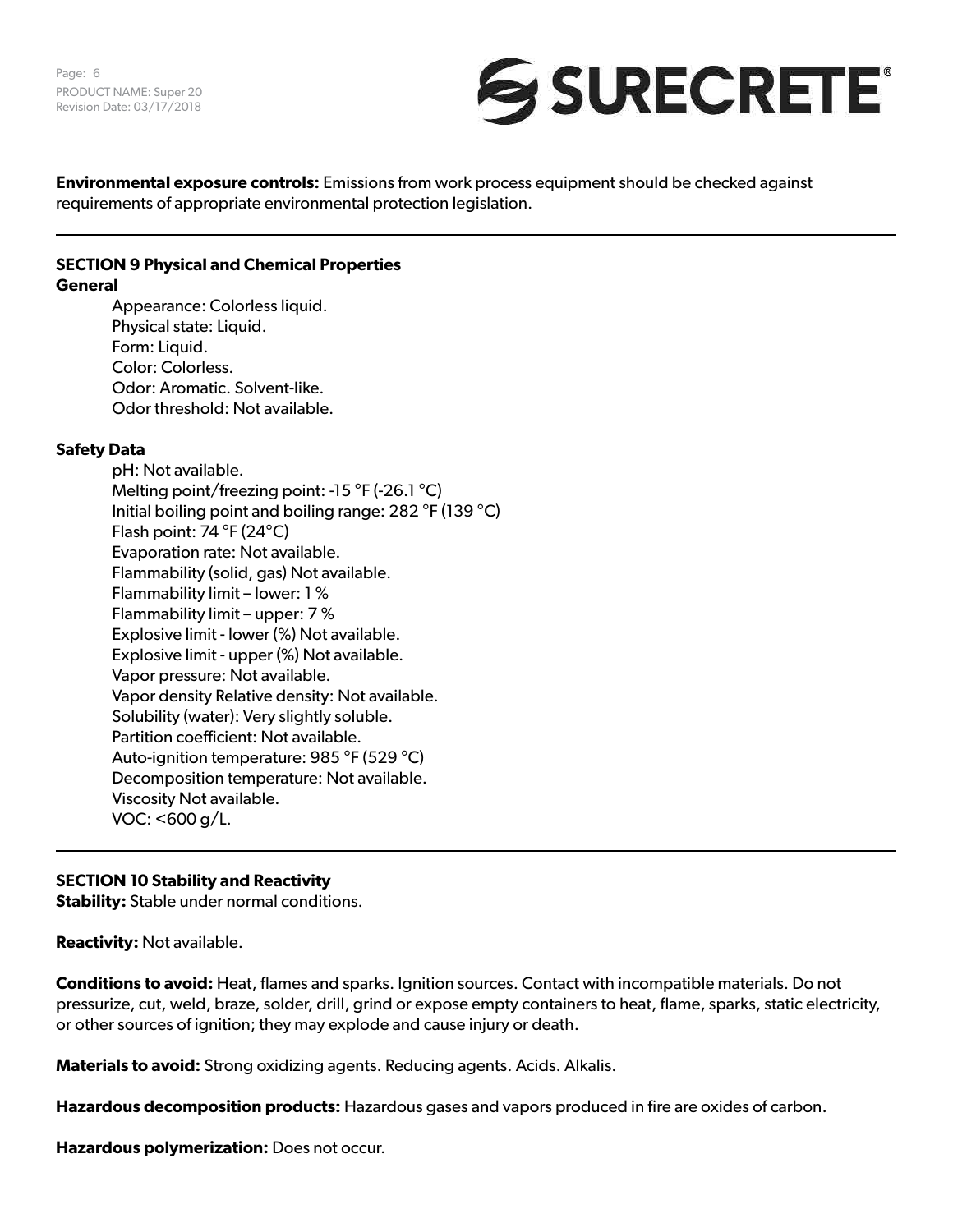Page: 7 PRODUCT NAME: Super 20 Revision Date: 03/17/2018



## **SECTION 11 Toxicological Information**

### **Route of Exposure**

**Inhalation:** Breathing small amounts during normal handling is not likely to cause harmful effects. Breathing large amounts may cause depression of the central nervous system, nausea, headache, dizziness, drowsiness or unconsciousness.

**Eye Contact:** Exposure may cause serious eye irritation, including itching, burning, redness, and tearing. **Ingestion:** Ingestion may result in headache, dizziness or drowsiness. Aspiration may cause chemical pneumonitis or pulmonary edema.

**Skin Contact:** Exposure causes skin irritation or drying. Prolonged exposure may cause dermatitis or skin cracking.

#### **Component Information**

| <b>Chemical Name</b>                                               | Oral LD50        | <b>Dermal LD50</b>      | <b>Inhalation LC50</b>              |
|--------------------------------------------------------------------|------------------|-------------------------|-------------------------------------|
| Petroleum naphtha, light aromatic   8400 mg/kg (Rat)<br>64742-95-6 |                  | $>$ 2000 mg/kg (Rabbit) | $> 5.2$ mg/L, 3400 ppm (Rat)<br>4 h |
| 1,2,4-Trimethylbenzene<br>95-63-6                                  | 5000 mg/kg (Rat) | No data available       | $18 \,\mathrm{mg/L}$ (Rat)<br>4 h   |
| Xylene<br>1330-20-7                                                | 4300 mg/kg (Rat) | $>$ 1700 mg/kg (Rabbit) | 47.6 g/L, 5000 ppm (Rat)<br>4 h     |
| <b>Tert-Butyl Acetate</b><br>540-88-5                              | 5000 mg/kg (Rat) | $>4500$ mg/kg           | $12.52 \,\mathrm{mg}/I$<br>4 h      |
| Cumene<br>98-82-8                                                  | 1400 mg/kg (Rat) | $>$ 3160 mg/kg (Rabbit) | 39 mg/L (Rat)<br>4 h                |

### **Chronic effects:**

*Mutagenicity:* May cause genetic defects. *Carcinogenicity:* May cause cancer.

### **SECTION 12 Ecological Information**

**Eco toxicity:** Toxic to aquatic life with long-lasting effects.

#### **Toxicity to Fish**

| <b>Chemical Name</b>                 | <b>CAS No</b> | <b>Species</b>                                                                                                                                                | $LC50$ (mg/L)                                                                             | <b>Exposure (Method)</b>                                                                                     |
|--------------------------------------|---------------|---------------------------------------------------------------------------------------------------------------------------------------------------------------|-------------------------------------------------------------------------------------------|--------------------------------------------------------------------------------------------------------------|
| Petroleum naphtha,<br>light aromatic | 64742-95-6    | Oncorhynchus mykiss                                                                                                                                           | 9.22                                                                                      | 96h                                                                                                          |
| 1,2,4-Trimethylbenzene               | 95-63-6       | Pimephales promelas                                                                                                                                           | 7.72                                                                                      | 96 h (flow-through)                                                                                          |
| Xylene                               | 1330-20-7     | Pimephales promelas<br>Pimephales promelas<br>Oncorhynchus mykiss<br>Lepomis macrochirus<br>Lepomis macrochirus<br>Lepomis macrochirus<br>Poecilia reticulata | 13.40<br>23.53-29.97<br>2.66-4.09<br>19.00<br>13.10-16.50<br>$7.71 - 9.59$<br>30.26-40.75 | 96 h (flow-through)<br>96 h (static)<br>96h<br>96 h<br>96 h (flow-through)<br>96 h (static)<br>96 h (static) |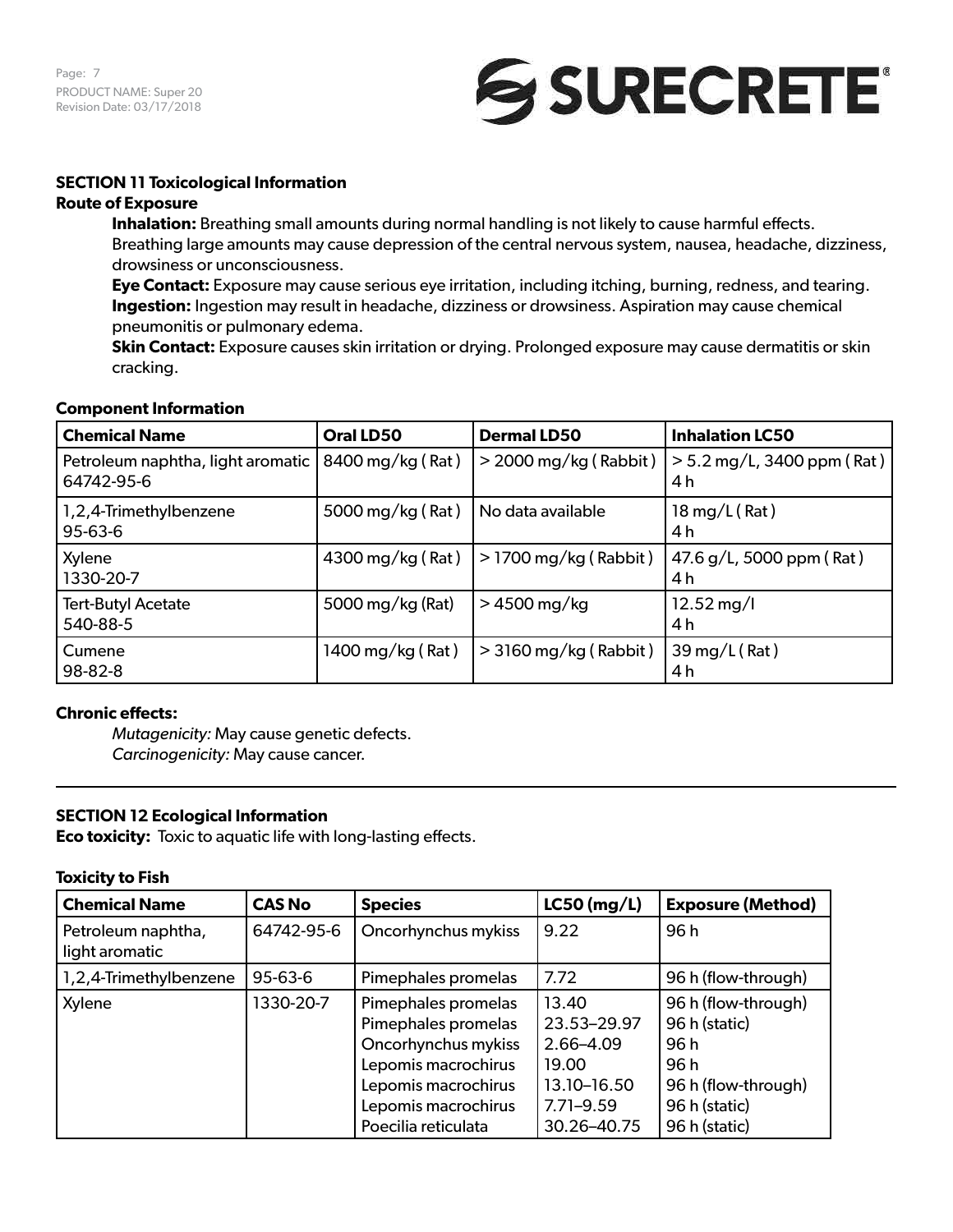

| Cumene | 98-82-8 | Pimephales promelas         | <sup>1</sup> 6.04–6.61 | (96 h (flow-through) |
|--------|---------|-----------------------------|------------------------|----------------------|
|        |         | Oncorhynchus mykiss         | 4.80                   | 96 h (flow-through)  |
|        |         | Oncorhynchus mykiss<br>2.70 |                        | 96 h (semi-static)   |
|        |         | Poecilia reticulata         | 5.10                   | 96 h (semi-static)   |

### **Toxicity to Algae/Aquatic Plants, Microorganisms and Crustacea**

| <b>Chemical Name</b>                 | <b>CAS No</b> | Algae/aquatic plants<br><b>EC50</b>                | <b>Microorganisms</b><br><b>EC50</b>                                         | <b>Crustacea EC50</b>                                                         |
|--------------------------------------|---------------|----------------------------------------------------|------------------------------------------------------------------------------|-------------------------------------------------------------------------------|
| Petroleum naphtha,<br>light aromatic | 64742-95-6    | Pseudokirchneriella sub-<br>capitata 3.1 mg/L 72 h | No data available                                                            | Daphnia magna<br>6.14 mg/L 48 h                                               |
| 1,2,4-Trimethylbenzene               | $95 - 63 - 6$ |                                                    | No data available                                                            | Daphnia magna<br>3.60 mg/L 48 h                                               |
| Xylene                               | 1330-20-7     | Pseudokirchneriella sub-<br>capitata 72 mg/L 14 d  | 0.0084 mg/L 24 h                                                             | Daphnia magna<br>3.82 mg/L 48 h<br><b>Gammarus lacustris</b><br>0.6 mg/L 48 h |
| Cumene                               | 98-82-8       | Pseudokirchneriella sub-<br>capitata 2.6 mg/L 72 h | $0.89$ mg/L 5 min<br>1.10 $mg/L$ 15 min<br>1.48 mg/L 30 min<br>172 mg/L 24 h | Daphnia magna<br>7.9-14.1 $mg/L$ 48 h                                         |

**Persistence and degradability:** No data available.

**Bio accumulative potential:** No data available.

### **Mobility**

| <b>Chemical Name</b>              | <b>CAS No</b> | <b>Partition Coefficient (log POW)</b> |
|-----------------------------------|---------------|----------------------------------------|
| Petroleum naphtha, light aromatic | 64742-95-6    | 3.42                                   |
| 1,2,4-Trimethylbenzene            | $95 - 63 - 6$ | 3.63                                   |
| Xylene                            | 1330-20-7     | 2.77-3.15                              |
| Cumene                            | 98-82-8       | 3.55                                   |

**Other adverse effects: None known.** 

### **SECTION 13 Disposal Considerations**

**Disposal instructions:** Dispose in accordance with all applicable regulations. This material and its container must be disposed of as hazardous waste. Dispose of this material and its container to hazardous or special waste collection point. Incinerate the material under controlled conditions in an approved incinerator. Do not allow this material to drain into sewers/water supplies. Do not contaminate ponds, waterways or ditches with chemical or used container.

**Local disposal regulations:** Dispose of in accordance with local regulations.

**Hazardous waste code:** D001 / Waste Flammable material with a flash point <140 °F.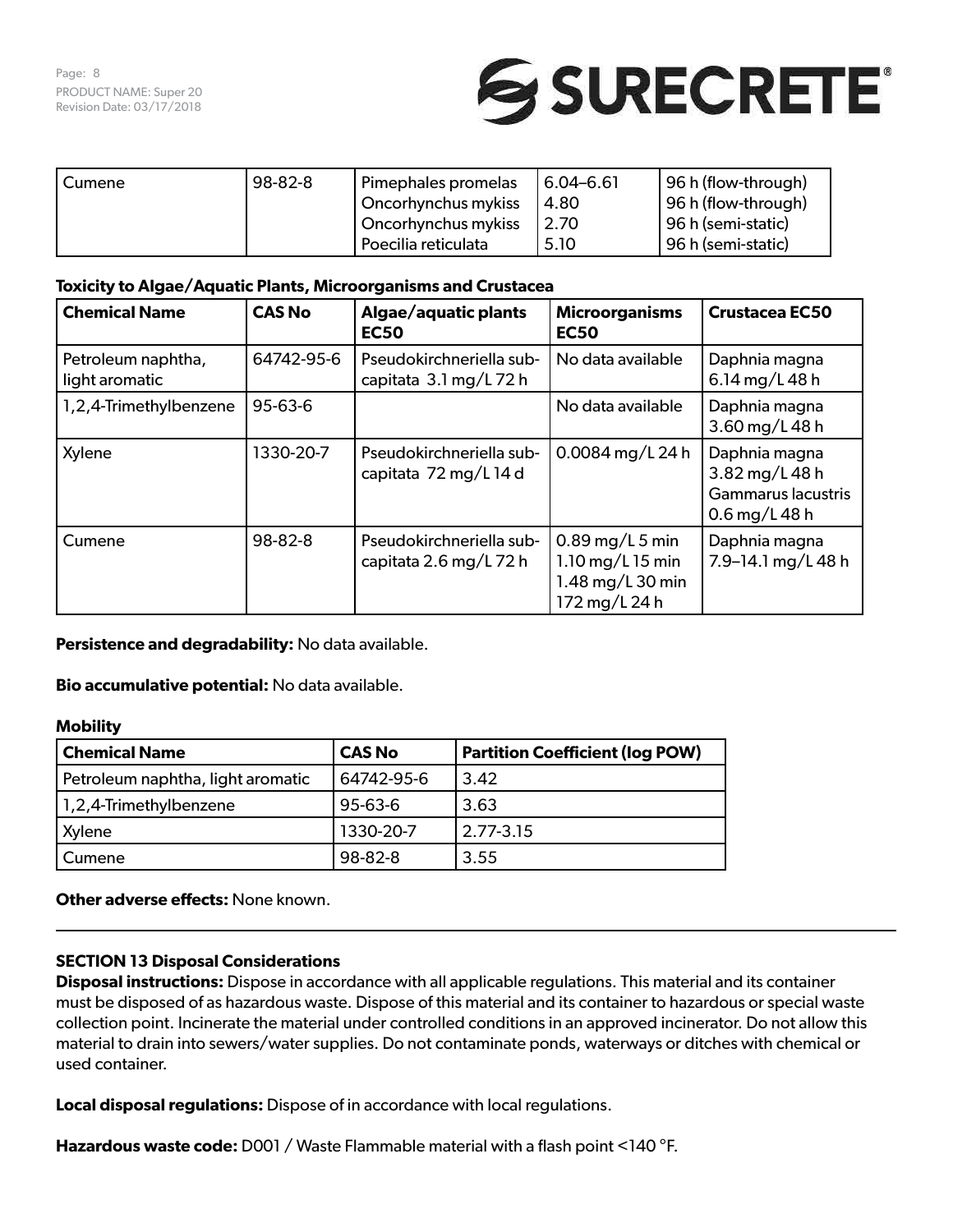

**Waste from residues / unused products:** Dispose in accordance with all applicable regulations.

**Contaminated packaging:** Since emptied containers may retain product residue, follow label warnings even after container is emptied.

| <b>Chemical Name</b> | <b>CAS No</b> | <b>RCRA Listing</b> | <b>RCRA - Basis for Listing</b> |
|----------------------|---------------|---------------------|---------------------------------|
| Xylene               | 1330-20-7     | U239                | Included in waste stream: F039  |
| Cumene               | 98-82-8       | U055                |                                 |
| Toluene              | 108-88-3      | U220                |                                 |

**State of California:** This product contains substances that are listed with the state of California as hazardous wastes.

| <b>Chemical Name</b> | l CAS No | <b>California Hazardous Waste Status</b> |
|----------------------|----------|------------------------------------------|
| Xylene               |          | 1330-20-7   Toxic / Ignitable            |
| Cumene               | 98-82-8  | Toxic / Ignitable                        |

### **Section 14 Transport Information**

**DOT**

**UN number:** UN1263 **UN proper shipping name:** Paint related material **Class:** 3 **Packing group:** II **Special precautions for user:** Not available.

### **IATA**

**UN number:** UN1263 **UN proper shipping name:** Paint related material **Class:** 3 **Packing group:** II **Environmental hazards:** No. **Special precautions for user:** Not available.

### **IMDG**

**UN number:** UN1263 **UN proper shipping name:** Paint related material **Class:** 3 **Packing group:** II **Environmental hazards Marine pollutant:** No. **Special precautions for user:** Not available.

# **SECTION 15 Regulatory Information**

**US federal regulations:** This product is hazardous according to OSHA 29 CFR 1910.1200. All components are on the U.S. EPA TSCA Inventory List.

**TSCA Section 12(b) Export Notification (40 CFR 707, Subpt. D):** Not regulated.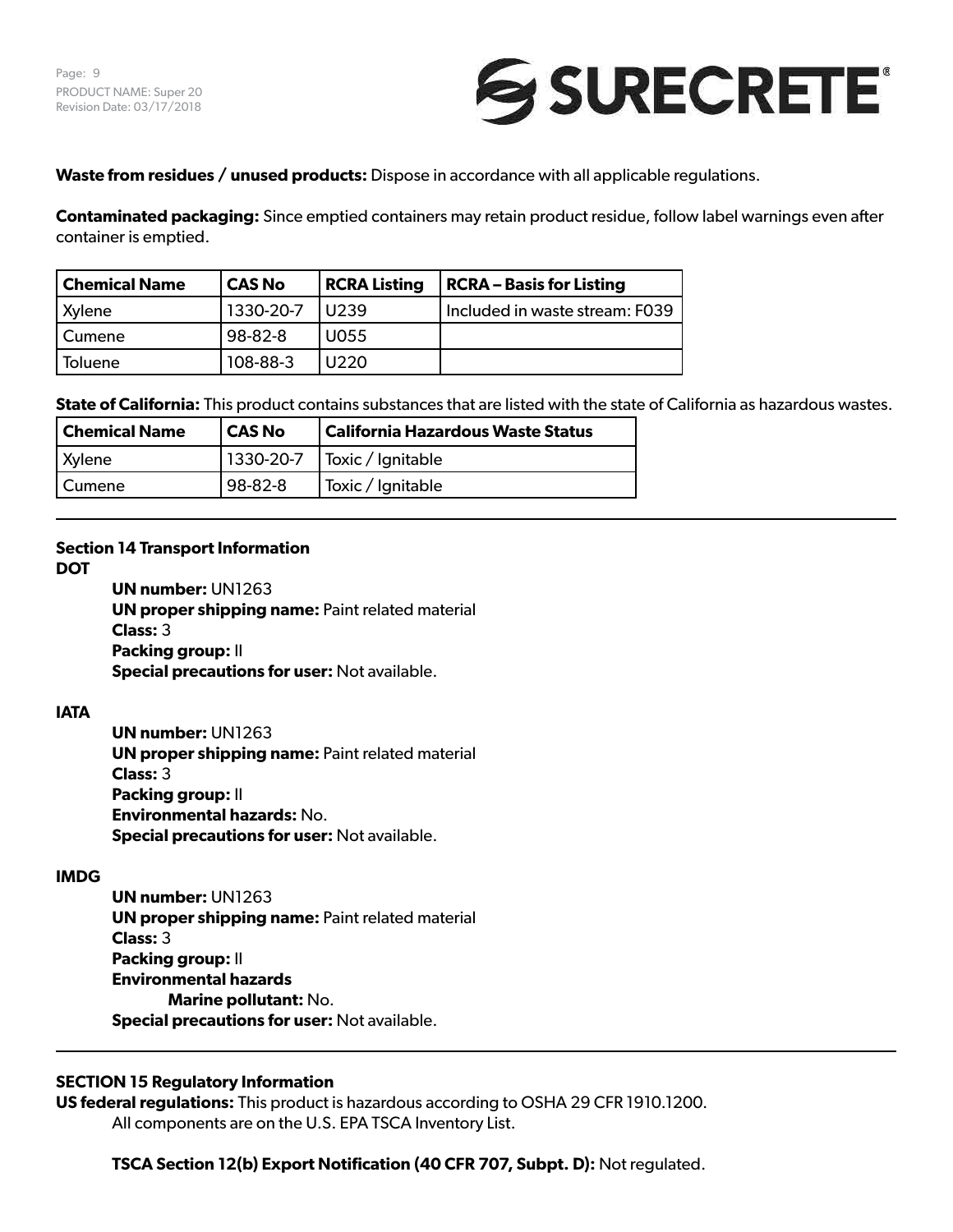Page: 10 PRODUCT NAME: Super 20 Revision Date: 03/17/2018



### **OSHA Specifically Regulated Substances (29 CFR 1910.1001-1050):**

Benzene [as part of xylene] (CAS 71-43-2) Cumene (CAS 98-82-8) Cancer, Central nervous system, Blood, Aspiration, Skin, Eye, Respiratory tract irritation, Flammability

### **CERCLA Hazardous Substance List (40 CFR 302.4):**

Xylene (CAS 1330-20-7) listed Ethylbenzene (CAS 100-41-4) listed Cumene (CAS 98-82-8) listed

### **Superfund Amendments and Reauthorization Act of 1986 (SARA)**

**Hazard Categories:** Immediate Hazard - Yes Delayed Hazard - Yes Fire Hazard - Yes Pressure Hazard - No Reactivity Hazard - No **SARA 302 Extremely hazardous substance:** Not listed. **SARA 311/312 Hazardous chemical:** No. **SARA 313 (TRI reporting):** Xylene CAS 1330-20-7 Ethylbenzene (CAS 100-41-4) Cumene (CAS 98-82-8)

Pseudocumene (1,2,4-Trimethylbenzene) (CAS 95-63-6)

### **Clean Air Act (CAA) Section 112 Hazardous Air Pollutants (HAPs) List:**

Xylene (CAS 1330-20-7) Ethylbenzene (CAS 100-41-4) **Clean Air Act (CAA) Section 112(r) Accidental Release Prevention (40 CFR 68.130):** Not regulated.

**Clean Water Act (CWA) Section 112(r) (40 CFR68.130):** Hazardous substance, Priority and Toxic pollutant. **Safe Drinking Water Act (SDWA):** 0 mg/l 0.005 mg/l

### **US state regulations**

## **US. Massachusetts RTK - Substance List:**

Xylene (CAS 1330-20-7) Benzene (CAS 71-43-2) Ethylbenzene (CAS 100-41-4)

### **US. New Jersey Worker and Community Right-to-Know Act:**

Xylene (CAS 1330-20-7) Benzene (CAS 71-43-2) Ethylbenzene (CAS 100-41-4) Toluene (CAS 108-88-3) Cumene (CAS 98-82-8) Pseudocumene (1,2,4-Trimethylbenzene) (CAS 95-63-6)

### **US. Pennsylvania Worker and Community Right-to-Know Law:**